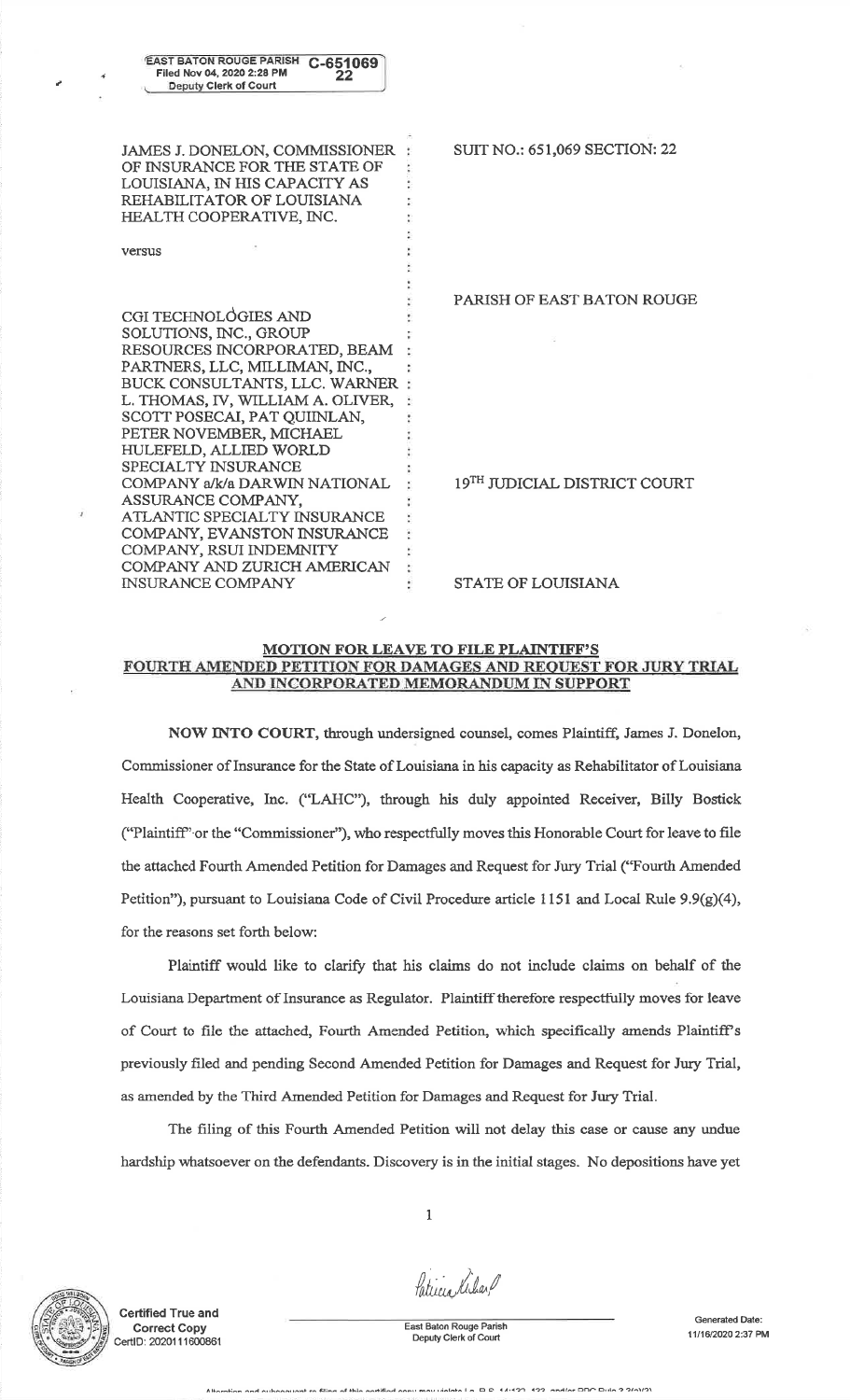been taken. A Case Management Schedule ("CMS") was signed by this Honorable Court on September 14, 2020, which sets an April 1, 2021, deadline to amend pleadings. No trial date has been set.

WHEREFORE, Plaintiff prays that this Motion for Leave be granted, and that his Fourth Amended Petition for Damages be filed without delay.

Respectfully submitted,

J. E. Culiens, Jr., T.A., La Bar #230ILEdward J. Walters, Jr., La. Bar #13214 Darrel J. Papillion, La. Bar #23243Andrée M. Cullens, La. Bar #23212 S. Layne Lee, La Bar#17689WALTERS, PAPILLION, THOMAS, CULLENS, LLC 12345 Perkins Road, Bldg OneBaton Rouge, LA 70810 Phone: (225)236-3636Email: cullens@lawbr.net



Gertified True and**Correct Copy** CertID: 202011160086′

East Baton Rouge ParishDeputy Clerk of Court

lna,la^/

Generated Date: 11/16/2020 2:37 PM

2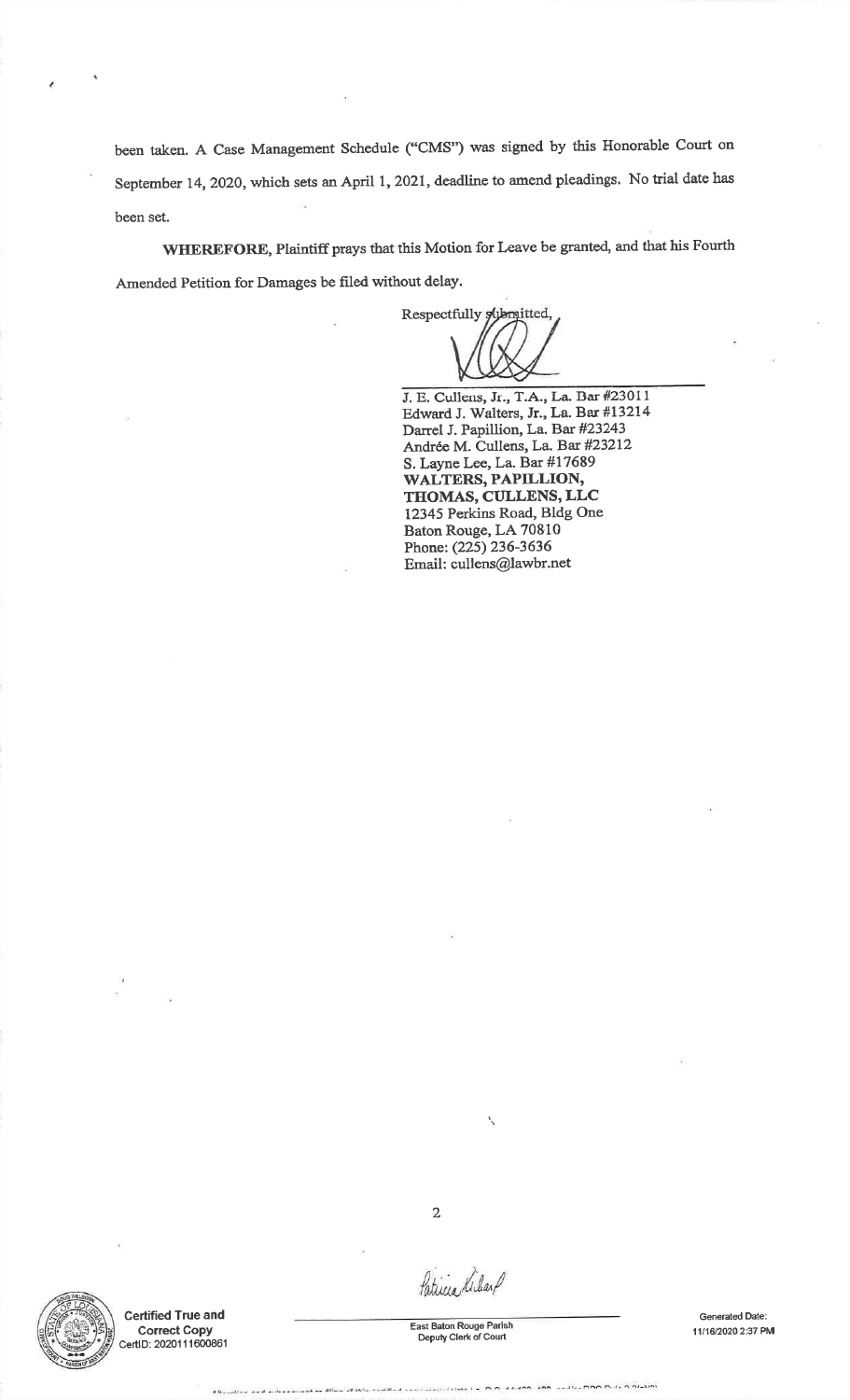## CERTIFICATE OF SERVICE

I hereby certify that a true copy of the foregoing has been furnished via e-mail to all counsel

of record as follows, this 4<sup>th</sup> day of November, 2020, in Baton Rouge, Louisiana.

W. Brett Mason Michael W. McKayStone Pigman301 Main Street, #1150 Baton Rouge, LA70825

James A. BrownSheri Corales Liskow& Lewis One Shell Square 701 Poydras Street, #5000New Orleans, LA 70139

Seth A. Schmeeckle Lugenbuhl, Wheaton, Peck601 Poydras StreetSuite 2775 New Orleans, LA 70130

George D. Fagan teake & Andersson1100 Poydras Street Suite 1700New Orleans, LA 70163

Thomas McEachin Schonekas, Evans, McGoeY 909 Poydras'Street, Suite <sup>1600</sup>New Orleans, LA 70112

Harry RosenbergPhelps Dunbar 365 Canal Streetsuite 2000New Orleans, LA 70130

Michael A. BalascioBarrasso Usdin Kupperman 909 Poydras Street 24th FloorNew Orleans, LA 70112

Karl H. Schmid Degan, Blanchard, & Nash400 Poydras Streetsuite 2600New Orleans, LA 70130

Mr. John W. Hite,IIl Salley, Hite, Mercer & Resor, LLC365 Canal StreetSuite 1710New Orleans, LA 70130

Robert B. Bieck, Jr.Jones Walker LLP 201 St. Charles Avenue49th FloorNew Orleans, LA 70170

J. E. Cullens, Jr.



Gertified True andCorrect GopYCertlD: 20201 1 1600861

Patricia Kilsar,

East Baton Rouge ParishDeputy Clerk of Court

J

Generated Date:11116f2O2O2:37 PM

the process consistency in the Automobile and Contact Property Process Automobile